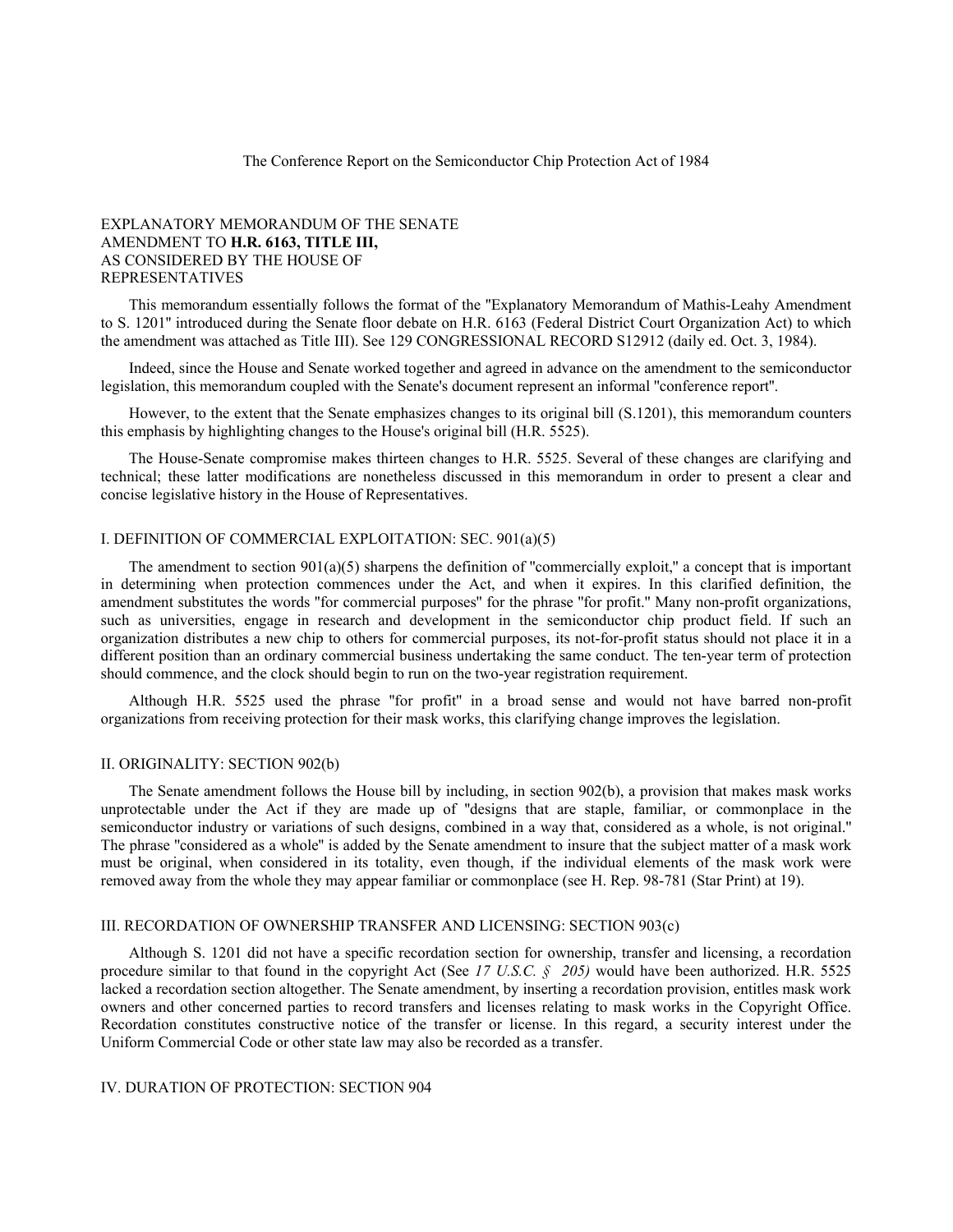S.1201 provided mask work protection from the initial fixation of a mask work, such as in a drawing. Section 904(a) of H.R. 5525 began protection for mask works only when they are registered (after fixation of the work in a semiconductor chip product) or upon their first commercial exploitation, whichever occurs first. The Senate amendment basically adopts the House language.

The Senate amendment adds two refinements to section 904. First, the words ''anywhere in the world'' are added to clarify and carry forward the original intent of that section. Second, a change is made to clarify how long mask work protection continues after its commencement. All terms of mask work protection continue until the end of the calendar year of the tenth year after registration or first commercial exploitation, whichever is first. To accomplish this latter end, a new section 904(c) is added to make this section conform to *17 U.S.C. § 305,* a provision of the Copyright Act previously incorporated by S.1201 by implication.

The Senate amendment therefore results in slightly larger protection of mask works, depending of course on when registration or first commercial exploitation occurred during the calendar year.

### V. REVERSE ENGINEERING: SECTION 906(a)

Although the reverse engineering provisions of S. 1201 and H.R. 5525 were almost identical, the Senate amendment includes a provision (see section  $906(a)(2)$ ) to clarify the intent of both chambers that competitors are permitted not only to study protected mask works, but also to use the results of that study to design, distribute and import semiconductor chip products embodying their own original mask works. While this intent appears indisputable from the legislative history in both Houses, it seems prudent to spell in [*sic*] out in the bill itself.

The end product of the reverse engineering process is not an infringement, and itself qualifies for protection under this Act, if it is an original mask work, as contrasted with a substantial copy. If the resulting semiconductor chip product is not substantially identical to the original, and its design involved significant toil and investment so that it is not a mere plagiarism, it does not infringe the original chip, even if the layout of two chips is, in part, similar. As noted in the House Report (p.21), the courts are not likely, as a practical matter, to find it unduly difficult to draw the line between reverse engineering and infringement, because the additional work required to come within the privilege established by section 906(a) will ordinarily leave a "paper trail."

Of course, apart from the foregoing, the Senate amendment, like both bills, incorporates the familiar copyright principle of substantial similarity. Although, as a practical matter, copying of an insubstantial portion of a chip and independent design of the remainder is not likely, copying of a material portion nevertheless constitutes infringement. This concept is particularly important in the semiconductor chip industry, where it may be economical, for example, to copy 75 percent of a mask work from one chip and combine that with 25 percent of another mask work, if the copied parts are transferable modules, such as units from a cell library.

The reverse engineering section, as amended, strikes the appropriate balance between the rights of the creator and the needs of the public. Courts, in reviewing whether a given reproduction qualifies for a reverse engineering exception, will do so on case-by-case basis, as they do for the copyright doctrine of "fair use."

#### VI. FIRST SALE: SECTION 906(b)

Section 906(b) of the Senate amendment simply clarifies the intent of H.R. 5525 as relates to application of the first sale doctrine to mask works. It is made clear that a customer is free to use a semiconductor chip product unit as he chooses, after becoming its owner by buying it from the mask work owner or its licensee. However, the customer's permissible use does not include reproducing the semiconductor chip product (except in the course of reverse engineering, which is separately governed under section 906(a)).

#### VII. REGISTRATION OF CLAIMS OF PROTECTION: SECTION 908

In general, the Senate amendment follows the pattern of H.R. 5525, which in turn largely replicates the corresponding provisions of the Copyright Act.

Some technical changes were necessary, however, to clarify the intent of the House Bill. The Senate amendment therefore revises section 908(a) to set forth a procedure pursuant to which mask work owners file applications for registration under the Act. Also, section 908(c) is modified to require applicants to pay a fee, and to submit identifying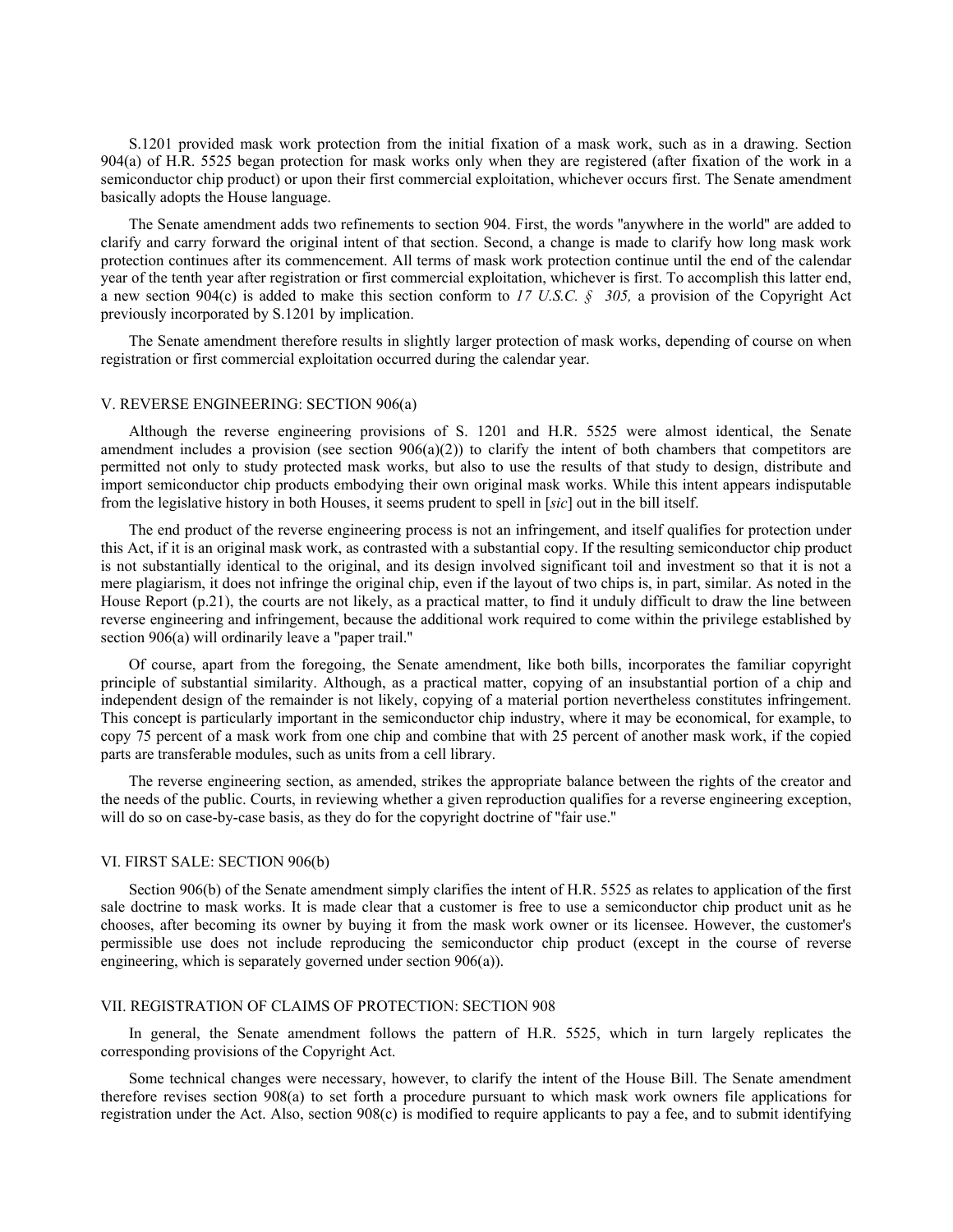materials prescribed by the Copyright Office. Applicants should not, of course, be required to deposit material that would disclose trade secrets or would facilitate domestic or foreign chip piracy; it is anticipated that the Copyright Office's implementing regulations should reflect this principle to the greatest extent possible, while keeping in mind the necessity of benefitting the public by keeping a public record.

Further, section 908(g) permits applicants to go immediately to court in emergency situations, when the Register of Copyright refuses or fails to issue a certificate of registration within a specific time frame. Failure to issue a certificate after four months (as opposed to three months as was provided in H.R. 5525) shall be deemed a refusal to issue for purposes of being able to bring a civil cause of action. Also, the Senate amendment authorizes a reviewing district court, upon a showing of good cause, to shorten such four-month period.

### VIII. NOTICE: SECTION 909

H.R. 5525 created a new, M-in-a-circle symbol for its nonmandatory or discretionary notice, and also allowed use of the words ''Mask Work.'' Since printers do not usually carry M-in-a-circle symbols in stock, and most typewriters and word processing equipment also lack them, the Senate amendment provides an alternative abbreviation: "\*M\*". The Senate amendment also eliminates the notice requirement found in H.R. 5525 for the year in which the mask work was first fixed in a semiconductor chip product.

#### IX. COMMERCE: SECTION 910(a)

In order to avoid any constitutional questions on the issue of whether, as both Houses found, mask works can be protected as ''writings'' within the meaning of the Constitution's intellectual property clause, section 910(a) of the Senate amendment includes a commerce limitation, so that it reaches only conduct in or affecting commerce.

This modification, found to be unnecessary in the House (see H. Rep. 98-781 at 16, n.36), limits somewhat the scope of the bill.

# X. ENFORCEMENT OF EXCLUSIVE RIGHTS AND CIVIL ACTIONS: SECTION 910 AND 911

Clarifying changes to the House bill are also made in other parts of section 910. In section 910(b), a clause is added to make it clear that a timely registrant may sue for pre-registration damages (as well as for post-registration damages) so long as they occur as a result of conduct during the ten-year term. Additional clarification of section 910(b) permits the exclusive licensee of all rights in a mask work to sue, as an owner may. A change in section 910(c) permits the Customs Service to exclude not only infringing copies but also products used for purposes of contributory infringement in violation of the rights of mask owners.

The Senate amendment authorizes Federal district courts to issue impounding orders against infringing chip products. S. 1201 authorized exercise of this judicial remedial power based on the Copyright Act, but H.R. 5525 omitted it. Like temporary restraining orders and preliminary injunctions, impounding orders are a useful and important remedy, if not abused. To prevent such abuse, the Senate amendment provides that applications for impounding orders should be heard, where practicable, in the same manner as applications for temporary restraining orders and preliminary injunctions: that is, not ex parte, and with customary procedural safeguards.

## XI. RELATION TO OTHER LAWS: SECTION 912

The relationship of the Semiconductor Chip Protection Act to other laws is made somewhat complicated by the uncertainty of the application of those laws to mask works--the very predicament that motivated this legislation in the first place.

Enactment of this bill will provide an explicit Federal remedy for misappropriation and unauthorized copying of mask works. Within the carefully defined ambit of the reach of this legislation, the remedy it provides is intended to be exclusive. However, four factors limit the effect of this principle.

First, as expressed in section 912(e), nothing in the bill affects rights in mask works first commercially exploited prior to July 1, 1983. The rights that remain untouched by this bill include claims arising under the Copyright Act. As is evident in the legislative history, the availability of copyright protection for mask works was ''sufficiently doubtful'' to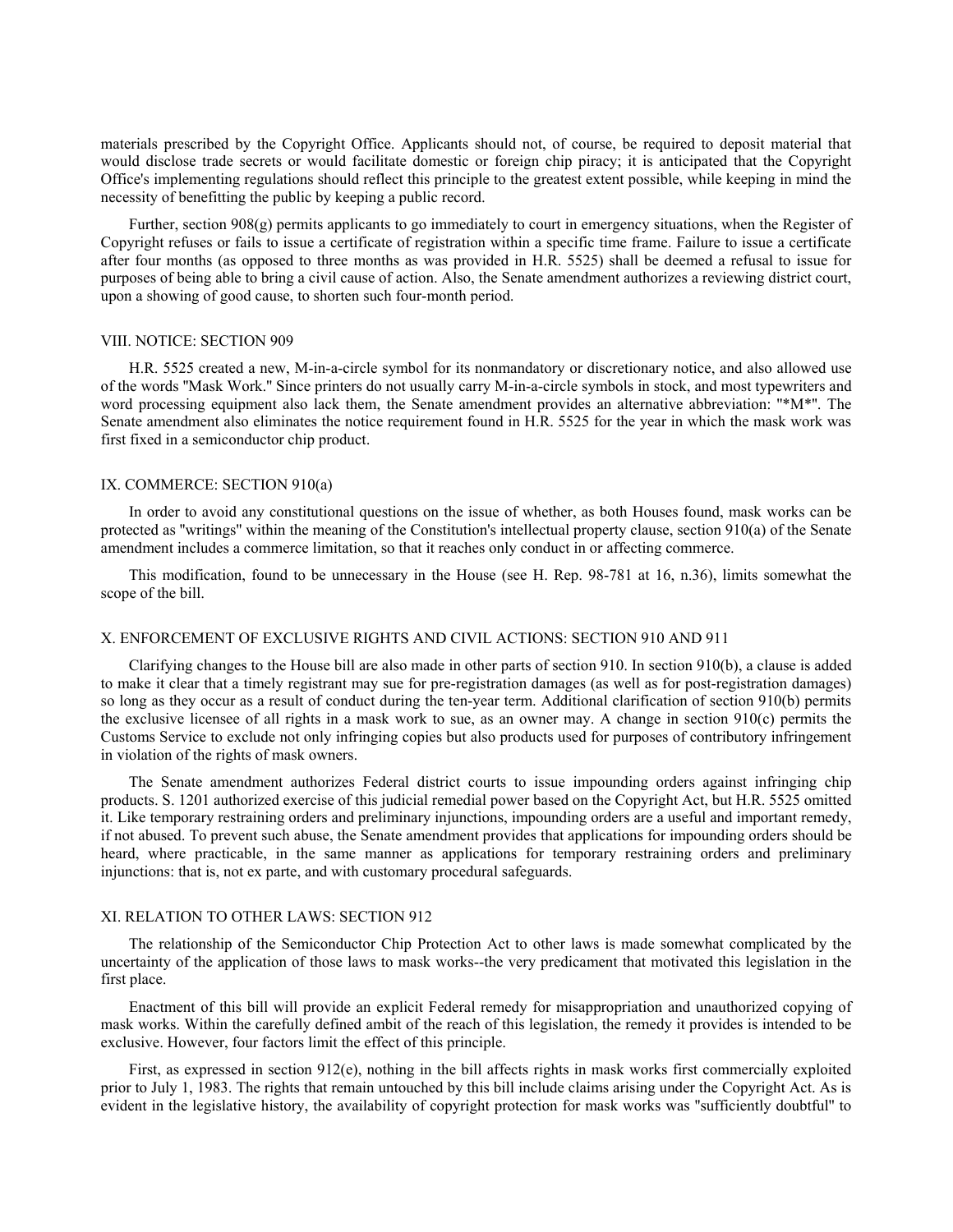discourage investment and innovation; but this amendment should clarify that Congress does not find that such protection is available. The decision not to provide relief under this Act for future misappropriations of mask works that come to market before July 1, 1983 should not be misinterpreted as a conclusion that no such protection ought to be accorded.

With respect to state law, the same principles apply. The states are permitted to regulate these older chips as they see fit, so long as the state enactment does not directly conflict with some other Federal law. Of course, since state contract law is not affected by this Act, existing license agreements with respect to pre-July 1, 1983 mask works may still be enforced. Nor are future enactments, or future decisions of state or Federal courts barred from this field. As to chips first commercially exploited prior to July 1, 1983, this legislation simply has no preemptive effect.

Second, with respect to mask works first commercially exploited after July 1, 1983, the preemption of ''equivalent'' state law remedies is ineffective until January 1, 1986. This provision of the Senate amendment, section 912(c), conforms with the House bill.

The third limiting principle is that state law remedies which are not ''equivalent'' are not preempted, even after January 1, 1986, unless they directly conflict with the Federal act. As the House Report recognized (at page 29), ''state trade secret law is a necessary adjunct to this Act, and provides a needed protection during a time period when this law provides none,'' referring to the period prior to commercial exploitation or registration.

Finally, enactment of the bill has no preemptive or superseding effect upon other, more general legislation which may affect the semiconductor industry, e.g., unfair trade practice laws or patent laws.

Subject to these limiting principles, the Act is intended to provide an exclusive remedy. Congress does not intend to provide protection which is (as to post-July 1, 1983 chips) cumulative to the protections that may be claimed under the Copyright Act; as to these chips, the Act will replace copyright protection. Similarly, the privileges created by this Act, such as the reverse engineering right, may not be restricted by reference to the narrower privileges that obtain under copyright, such as fair use. The legislative history of this bill includes repeated assurances that mask work protection in no way erodes copyright protection for subject matter such as computer programs or data bases, even if that subject matter is embodied in a semiconductor chip. The converse is also true; assertions of copyright in mask works masquerading as copyright subject matter should not be permitted to detract from the integrity and exclusivity of the protection scheme created by this Act.

In short, the failure of this Act to provide mask work infringement remedies against the piracy of pre-July 1, 1983 semiconductor chip products should not be interpreted as a legislative declaration condoning such unfair competition or stating a Federal policy against state or Federal law enforcement activity to prohibit or remedy such piracy. To the contrary, absent declarations to the contrary, Congress generally takes the view that works produced prior to a legislative act should not be stripped of existing protection that they have under pre-existing law. When Congress intervenes in an area of new technology, it should not weaken any existing rights unless it is necessary to replace them with other rights and remedies with which the prior rights would interfere. That is not the case here for pre-July 1, 1983 semiconductor chip products. The decision to leave chips commercially exploited prior to July 1, 1983, simply reflects a decision to leave them subject to the more general laws that would remain in effect absent this legislation. In other words, pre-July 1, 1983 chips are left no better or worse off by this legislation.

## XII. TRANSITIONAL PROVISIONS: SECTION 913

The Senate amendment follows the confines of H.R. 5525 with some changes and clarifications.

The amendment makes the Semiconductor Chip Protection Act fully effective upon enactment, as opposed to January 1, 1985, as is provided in H.R. 5525. However, section 913(a) holds the registration and enforcement mechanisms in abeyance for sixty days to allow adequate time for the Copyright Office to prepare to receive applications for registration. The Copyright Office, not only during its preparation period, but also thereafter, will keep the House and Senate Judiciary Committees apprised of its problems and experiences with the Act.

Section 913(b) clarifies that the bill has no retroactive effect. No act of chip piracy that occurred prior to the date of enactment is an actionable infringement under the Act. The disposition of semiconductor chip products that result from such pre-enactment unauthorized copying is governed by section 913(d).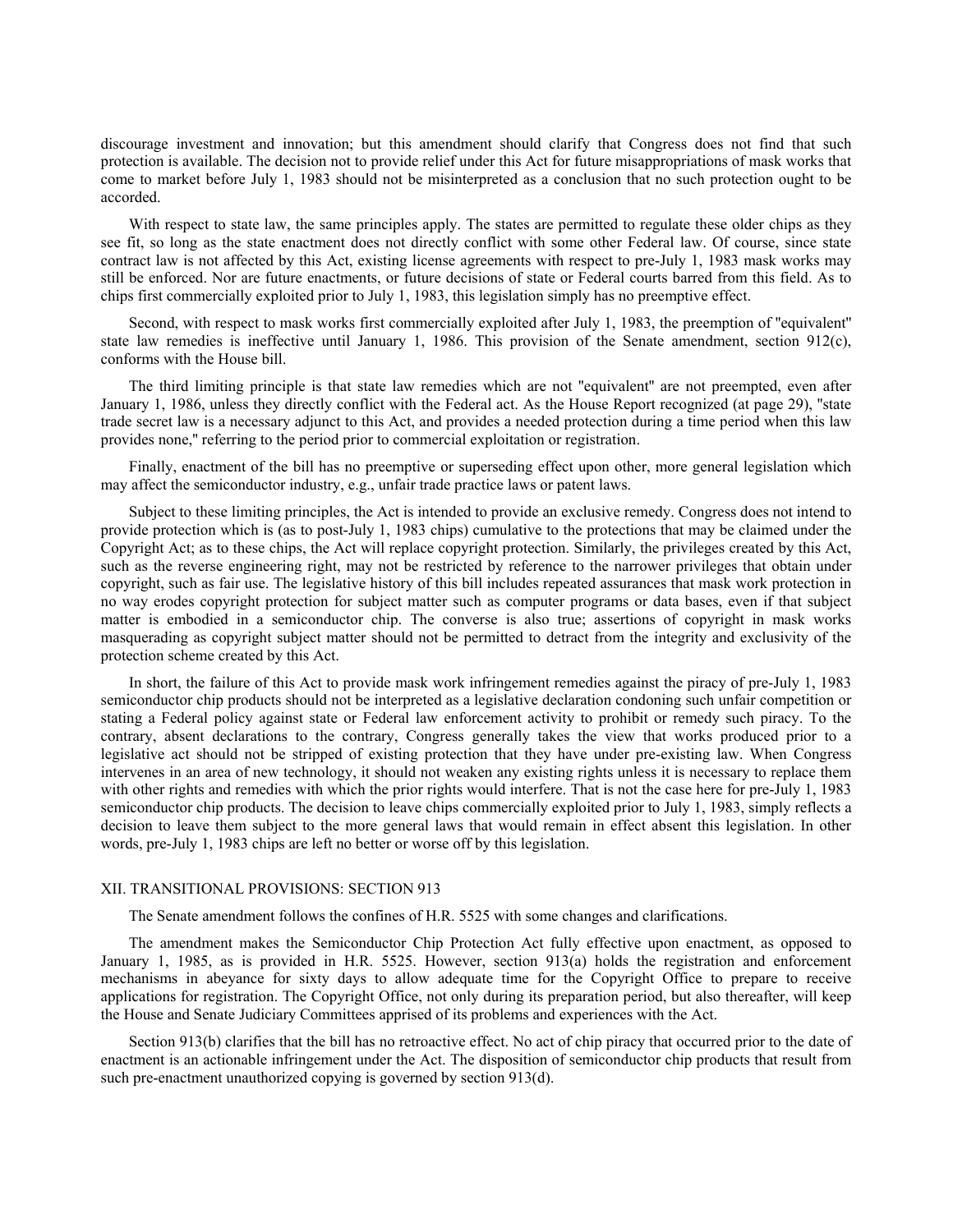Subsection (d) deals with protection of mask works first commercially exploited between July 1, 1983 and the date of enactment. Unauthorized copies of chips embodying these mask works may be imported or distributed, subject to a compulsory license that includes two important conditions, both found in H.R. 5525. First, the importation and distribution privilege applies only to semiconductor chip product units that were in existence on the date of enactment. In other words, existing inventory may be disposed of, but further manufacture must cease upon enactment. Second, the importer or distributor must agree to pay a reasonable royalty to the mask work owner. If he does not agree, of if he fails to make such payments, the importer or distributor forfeits the compulsory license privilege, and the mask work owner may make use of the remedies provided for post-enactment mask works, including injunctions and exclusion orders.

The owner of a mask work first commercially exploited after July 1, 1983 but before enactment may obtain protection (subject to the compulsory license just described) by registering the mask work with the Copyright Office before July 1, 1985. The license terminates two years after such registration. Thus, by July 1, 1987, all privileges will have expired, and the pre-enactment mask work will be treated identically to one first commercially exploited after enactment. The two-year period provides ample time to dispose of inventory of unauthorized copies of chips, and removes from litigation within a reasonable time the potentially contentious factual issue of when a particular semiconductor chip product unit was manufactured.

In short, section 913 remains essentially as found in H.R. 5525. The major change is a six-month recession to the Senate--from January 1, 1984 back to July 1, 1983--relating to the time period of first commercial exploitation in order to qualify for protection under this Act.

## XIII. INTERNATIONAL TRANSITION: SECTION 914

H.R. 5525 denies protection to foreign owners of mask works unless the works were first commercially exploited in the United States. While it was contemplated that foreign countries would eventually obtain full protection by concluding treaties or enacting chip protection legislation, no protection was available in the interim other than by transferring rights to a U.S. national or domiciliary before first commercial exploitation. In order to encourage such steps toward a regime of international comity in mask work protection, the Senate amendment includes important international transitional provisions, contained in Section 914.

Section 914(a) provides that the Secretary of Commerce may extend the privilege of interim protection under the Semiconductor Chip Act to nationals of foreign nations under certain conditions. These are: (1) that the foreign nation in question is making progress (either by treaty negotiation or legislative enactment) toward a regime of mask work protection generally similar to that under the Act; (2) that its nationals and persons controlled by them (such as subsidiaries or affiliated companies) are not engaging and have not in the recent past engaged in chip piracy or the sale of products containing infringing semiconduct [*sic*] components; and (3) that entry of the Secretary's order would promote the purposes of the Act and of achieving international comity toward mask work protection.

The Secretary is particularly well situated to make these determinations because of the Department's broad ranging intellectual property, trade, and foreign relations responsibilities. The Assistant Secretary of Commerce and Commissioner of Patents and Trademarks is in a position to evaluate the legal adequacy of proposed foreign legislation and, as well, can advise the Secretary on the international intellectual property law aspects of foreign chip protection. The International Trade Administration with its worldwide network of Foreign Commercial Service Officers in the United States Embassies is in a position to provide input on commercial activities in foreign countries where they may be concerned with actual or potential misappropriation of United States semiconductor chip products. The Secretary thus will have the benefit of balanced consideration of legal and trade issues to draw upon in making the determination to extend, deny, or withdraw the interim protection provided under section 914.

In making determination of good faith efforts and progress (section 914(a)(1)), the Secretary should take into account the attitudes and efforts of the foreign nation's private sector, as well as its government. If the private sector encourages and supports action toward chip protection, that progress is much more likely to continue. See, e.g., letters dated July 18, 1984, to Hon. ROBERT W. KASTENMEIER and CHARLES McC. MATHIAS, Jr., from Akio Morita (President, Electronic Industries Association of Japan.) With respect to the participation of foreign nationals and those controlled by them in chip piracy, the Secretary should consider whether any chip designs, not simply those provided full protection under the Act, are subjected to misappropriation. The degree to which a foreign concern that distributes products containing misappropriated chips knows or should have known that it is selling infringing chips is a relevant factor in making a finding under section 914(a)(2). Finally, under section 914(a)(3), the Secretary should bear in mind the role that issuance of the order itself may have in promoting the purposes of this chapter and international comity.